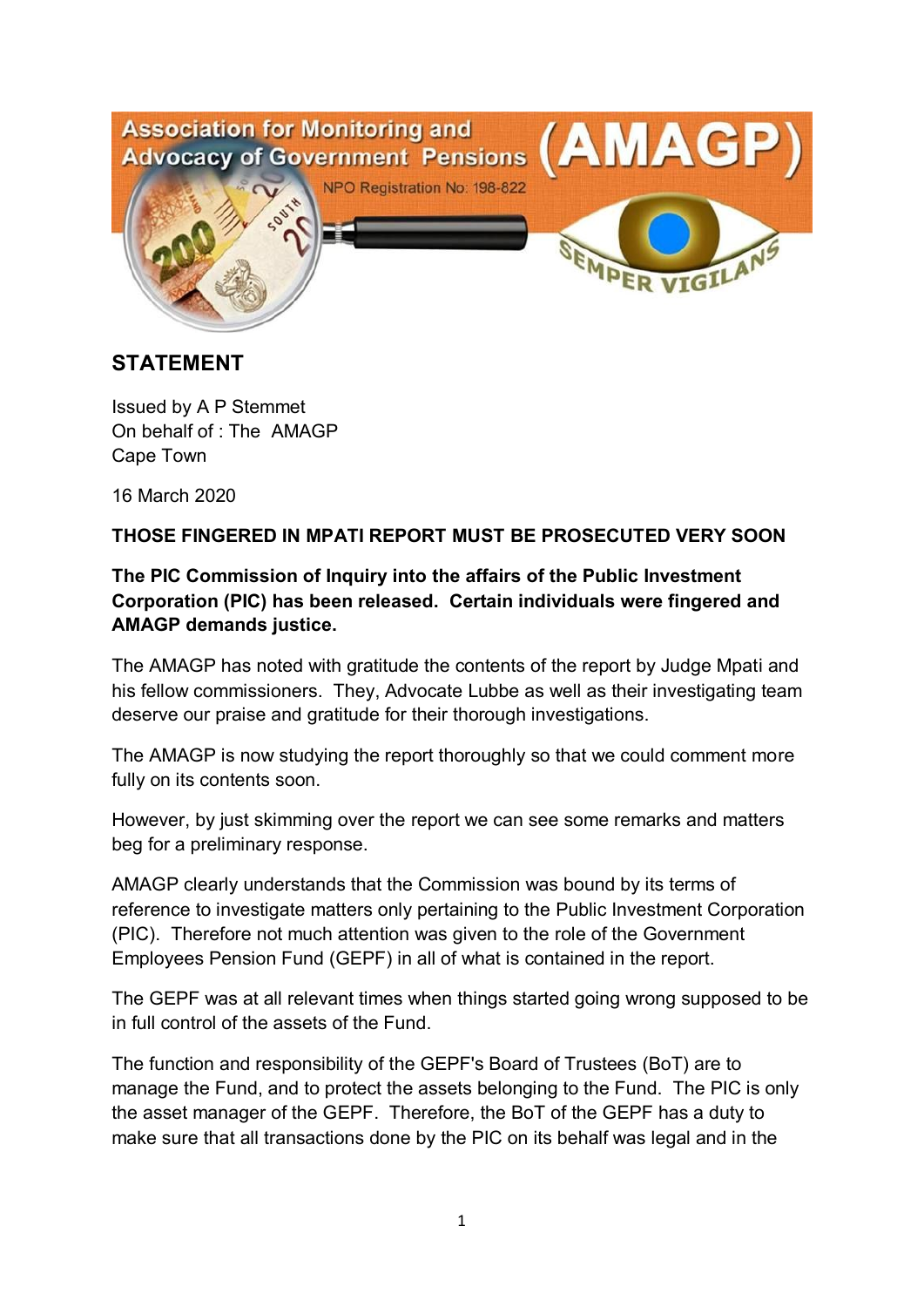best interest of the GEPF's members and pensioners. The Board cannot shirk their responsibility in this regard.

Looking at the findings, comments and proposals of the Commission one could ask where the GEPF's Board of Trustees was over the years when things went wrong. These aspects also need to be investigated fully so that the chain of responsibility and accountability could be confirmed. If there perhaps was any negligence, any wilful illegal conduct or any conduct unbecoming by any member of the Board, then AMAGP expects that the strongest possible action be taken under the circumstances.

We of the AMAGP are not at all surprised by the comments and findings of the Commission. Most of the facts were known to us at AMAGP even before the Commission was instituted. In fact, the AMAGP tried for years to convince the authorities that something terrible regarding our pension fund was going on. We are in fact very surprised that unions and staff organisations have over the years not also become aware of what wrong was going on.

What is now of importance to us at the AMAGP is that justice must be done, and seen to be done. AMAGP therefore demands that the proposals by the Commission that the NPA should investigate the conduct of certain individuals as a matter of urgency to determine the possibility of successful prosecutions be expedited. Where necessary those that need to answer in a Court of Law must be charged as soon as possible. The law must take its course, rather sooner than later. We still believe that "justice delayed is justice denied" should never be heard inside or outside a Court of Law.

With the above borne in mind one could now legitimately ask how long it will take for all forensic and other criminal investigations to be completed? Will the forensic investigations be carried out with speed and who will monitor that it is done? The auditor-general perhaps? When could the public and other interested parties expect the cases to be heard in a court of law? Hopefully the case dockets will not gather any dust so that nothing could perhaps be swept under the carpet.

The next important question that needs to be answered is whether or not the Ministers of Justice and also Finance will keep a very close eye on the progress of all investigations? Will they give quarterly feedback reports to the public and to the members of the GEPF? We are sure that they will not disappoint us and also trust that the relevant Standing Committees of Parliament will insist on regular progress reports.

Finally, one needs to ask whether all those responsible for the losses will be held personally responsible and accountable in a Court of Law? The money lost needs to be recovered. It seems as if the BoT of the GEPF does not have an appetite for matters of this nature. Will they perhaps surprise us and immediately start legal proceedings to recover losses?